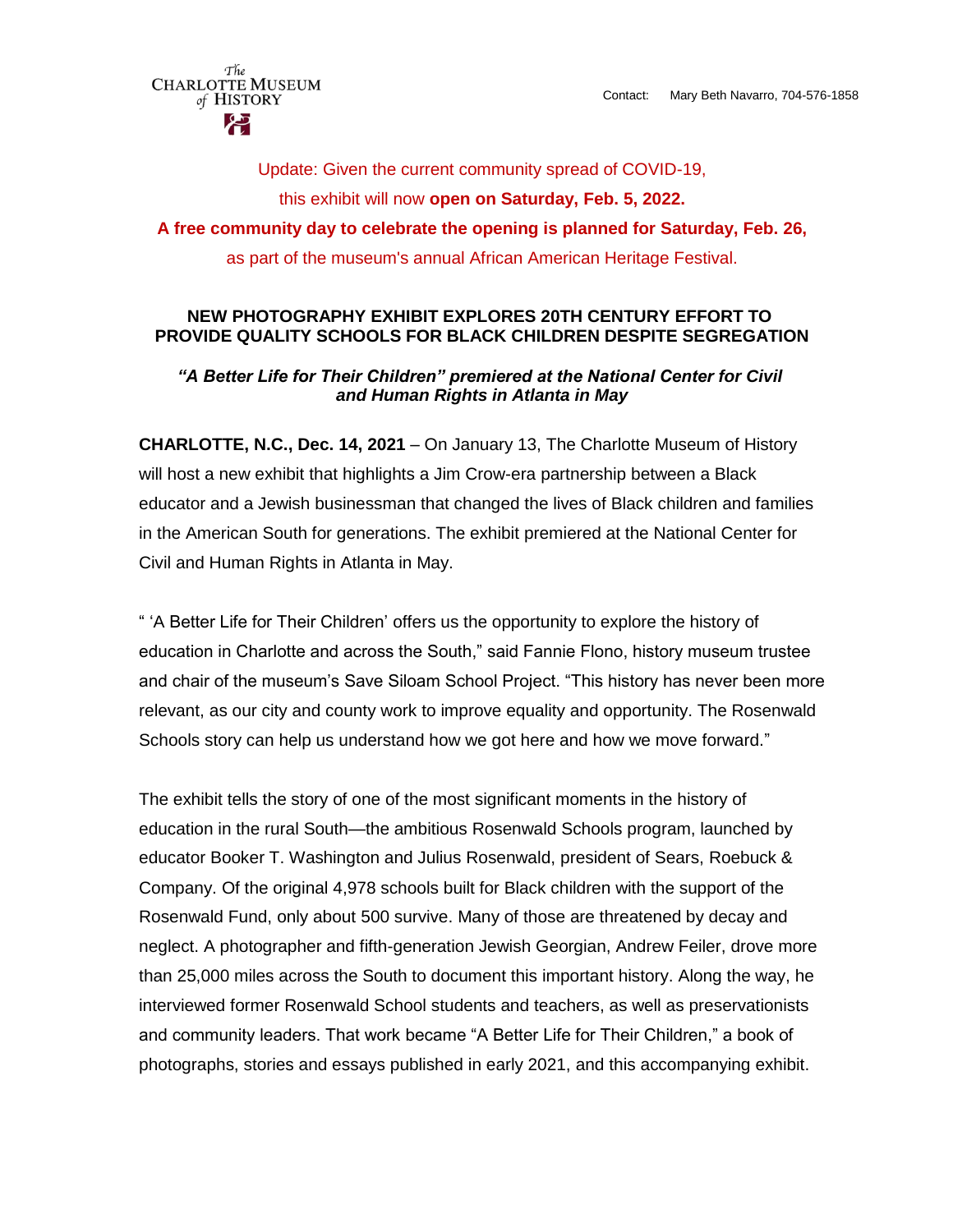"We often see America's challenges as intractable, especially those related to race," Feiler said. "Booker T. Washington and Julius Rosenwald reached across divides of race, religion and region, and they changed this nation. Their accomplishment still speaks to us today, showing that individual actions matter."

Communities in North Carolina built 813 Rosenwald schools, more than any other state. More than 20 Rosenwald Schools were built in Mecklenburg County, but only seven of the buildings still stand.

The history museum is displaying the exhibit as part of its years-long effort to restore Charlotte's historic Siloam School, a Rosenwald-era school built by an African American community in the 1920s. While the school's design used a Rosenwald plan, there are no records indicating that the school received Rosenwald funds. It is likely that the local Black farming community in the Mallard Creek area raised money for the school and donated time and labor to build it. Once restored, the building will become an important history resource for Charlotte, shining light on current issues around equity, education and opportunity. So far, the Save Siloam School Project has raised \$660,000 toward a \$1 million goal to complete the school's restoration.

High resolution photographs from the exhibit and accompanying book are available for media usage, with proper credit, at https://bit.ly/3kld11N.

**The exhibit's run at the history museum is supported by grants from AT&T Foundation, PRIDE Magazine and North Carolina Humanities, an affiliate of the National Endowment for the Humanities**.

# **About Rosenwald Schools**

In the early decades of the twentieth century, a visionary partnership between a Black educator and a Jewish business leader launched transformational change across the segregated South.